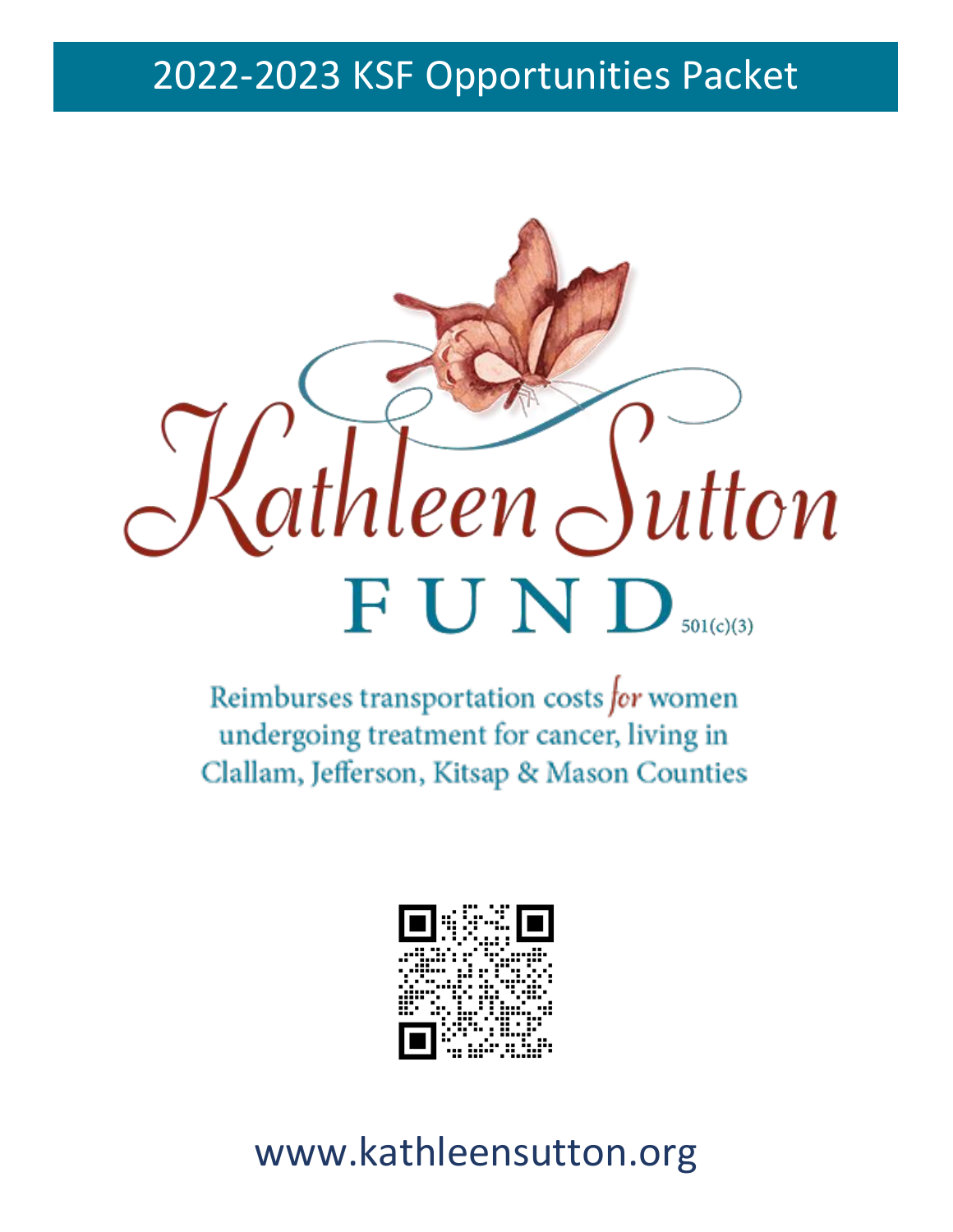

First, we would like to personally thank our caring and generous community for its ongoing support of the Kathleen Sutton Fund. Since its inception in 2003, KSF has been a part of the puzzle to make a diagnosis of cancer and its treatment less stressful. Over 1,300 women in Clallam, Jefferson, Kitsap, and Mason Counties, have been reimbursed with over \$800,000 of transportation costs to reach their lifesaving treatments. We are stronger than ever due to our expanding community who come together to donate time, resources, and talent in support of this important mission.

Despite the challenging past few years, we continue to maintain our simple mission. Remember that whatever is going on within the world, we cannot ignore that CANCER DOES NOT WAIT! We couldn't do the work we do for these women without the help of generous people like you. That's why I'm reaching out to you today.

As we continue to expand our outreach, we have initiated new pathways of support opportunities, while continuing the need for other routes of support.

- We will continue our primary event sponsorship, which is the annual auction and gala, located at the Bremerton Convention Center on October 1st of this year
- A new and exciting implementation of "Fund Supporter" has been developed, with yearlong benefits to you and your business

In appreciation of your generosity, we would like to offer you the opportunity to promote your business, raise your profile with the clients that are impacted, along with the general public, and continue to make a significant difference within the community. See the information outlining the various levels of support.

- We will be having an annual spring luncheon. Focused on relevant education, the luncheon will be traveling each year to one of the counties that the fund works with
- In-Kind donations or services
- A one-time, monthly or employer matching donation program
- We can always use volunteers for our events
- And if you have other ideas for helping, we would love to hear them

However you decide to be a part of the Kathleen Sutton Fund, please know that you make a difference to women struggling to reach that precious treatment, while removing a piece of financial stress, and allowing for a focus on healing.

It would be great to talk with you to discuss this exciting opportunity for both of us. You can reach me directly at 206-388-8660 or barbara@kathleensutton.org I look forward to hearing from you soon. Thank you in advance.

Barbara Carr

**Barbara Carr** *Kathleen Sutton Fund President*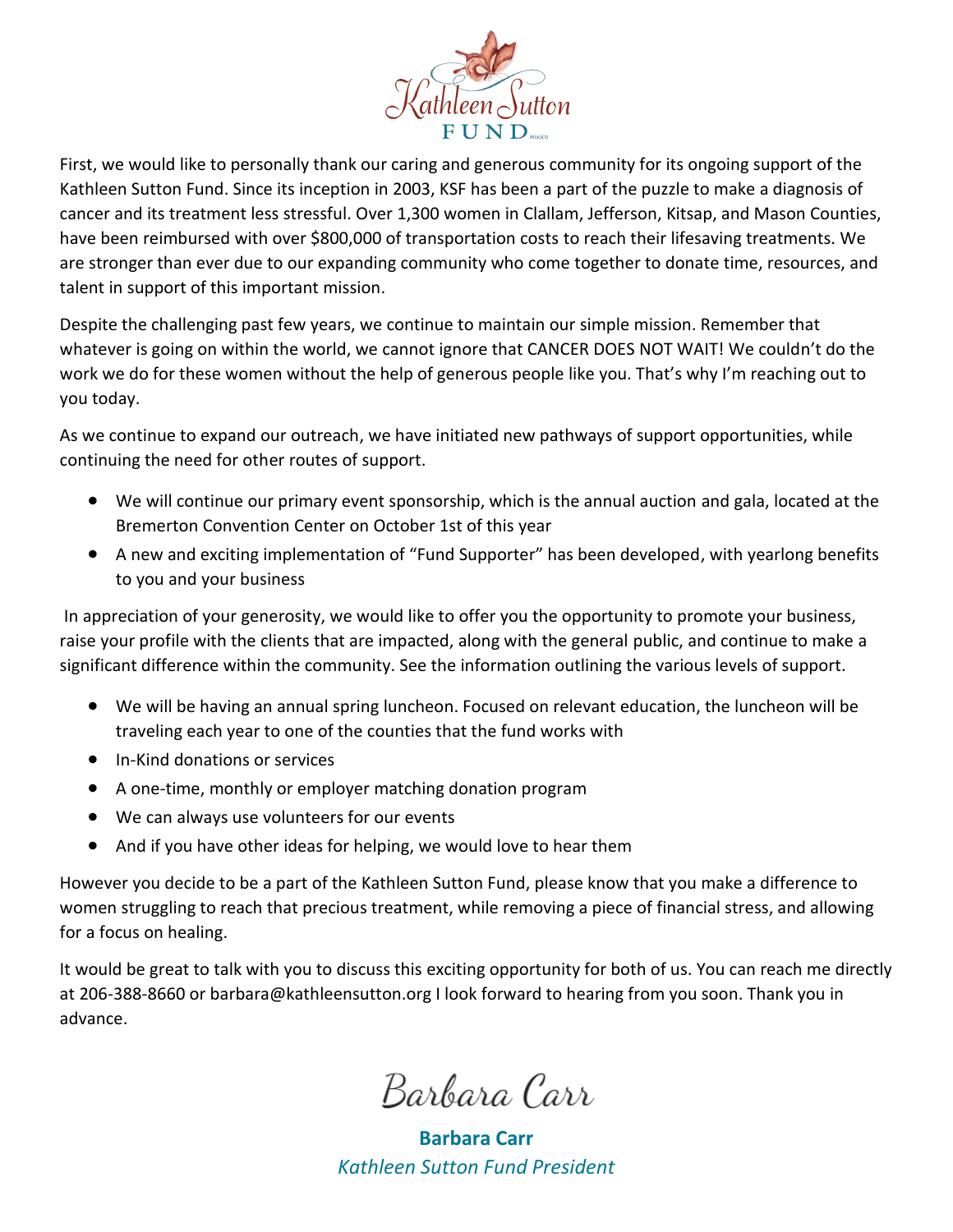# 2023 Fund Supporter Opportunities

#### **\*All 2023 Fund Supporters will be recognized throughout the remainder of 2022 in addition to 2023**

## **Supporter Levels:**

## **Fund Advocate** \$1,000

Individual/Company Name/Logo:

- Displayed on the KSF website for one year
- Listed in our event programs
- Quarterly acknowledgement on social media
- Acknowledgement on KSF newsletter

## **Fund Defender** \$2,500

All benefits of the Fund Advocate level plus:

Individual/Company Name/Logo:

• Full feature on social media

2 Tickets to Annual Gala Event

• Invitation to VIP Wine Tasting at the event



All benefits of the Fund Defender level plus:

Individual/Company Name/Logo:

- Displayed on Gala pre-program slideshow
- Logo displayed in event programs

4 Tickets to Annual Gala Event

• Invitation to VIP Wine Tasting at the event

# **Grand Champion** \$10,000

All benefits of the Fund Champion **AND all benefits of Sapphire level Gala sponsorship** 

Individual/Company Name/Logo:

- Featured on advertising materials at outreach events
- Four (quarterly) full features on social media
- Full write up feature on KSF newsletter

**\*Tax deduction to full extent allowable for all levels**



# **Annual Period: Begins in January**

**Director of Development:** 

**Amber Cheremsak**

**360.551.1086 l amber@kathleensutton.org**

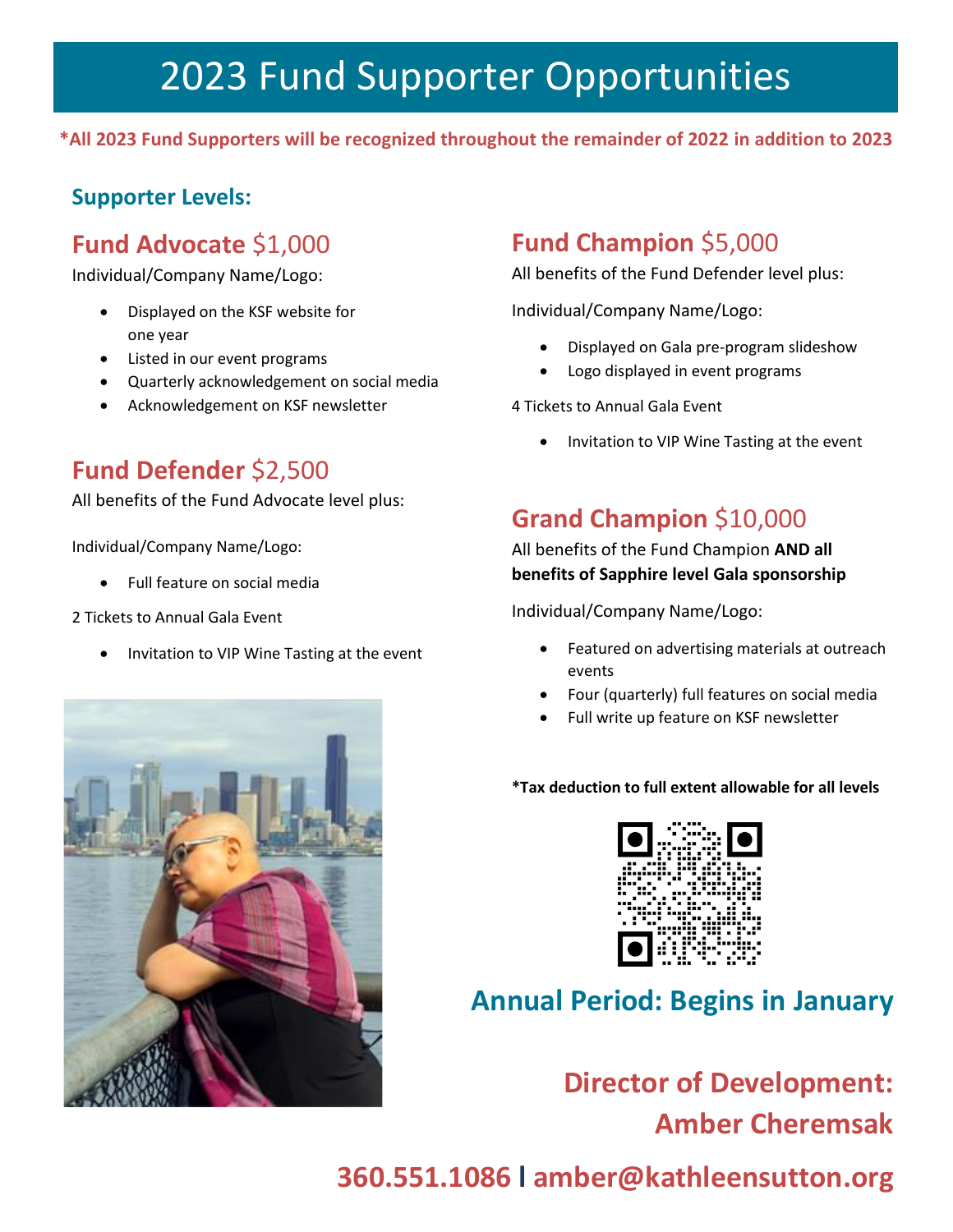# Annual Auction and Gala

Kitsap Conference Center | Saturday October 1, 2022



Reimburses transportation costs for women undergoing treatment for cancer, living in Clallam, Jefferson, Kitsap, and Mason counties

Sponsorship is critical to the Kathleen Sutton Fund's mission. We need your help to continue providing transportation reimbursement for women with cancer living in Clallam, Jefferson, Kitsap and Mason counties. Sponsorship contributions cover our annual expenses allowing our mission to be fulfilled.

We are so excited to welcome back our annual auction and gala for 2022. This year it will be held at the beautiful Kitsap Conference Center on Sinclair's Inlet in downtown Bremerton. Last year, with the introduction of our Luncheon which will make its return spring of 2023, the Kathleen Sutton Fund was able to distribute a total of \$122,475.40 to 168 women throughout the four counties we serve.

As a special thank you to our gala sponsors, this year we will be introducing a special VIP hour prior to opening our doors to our guests. We will have an exclusive wine tasting with opportunity to purchase bottles with a percent of each one being donated back to KSF. In addition, you will have a chance to preview and start of the bidding on our silent auction items.

We are grateful for your support to advance KSF's mission. Sponsors like you truly make a BIG difference in the lives of these women in need.

## **On behalf of the Kathleen Sutton Fund, we thank you for your support!**

Barbara Carr

**Barbara Carr** *Kathleen Sutton Fund President*

Amber Cheremsak

Cheryl Bloom

**Amber Cheremsak** *Kathleen Sutton Fund Director of Development*

**Cheryl Bloom** *Kathleen Sutton Fund Sponsor Chair*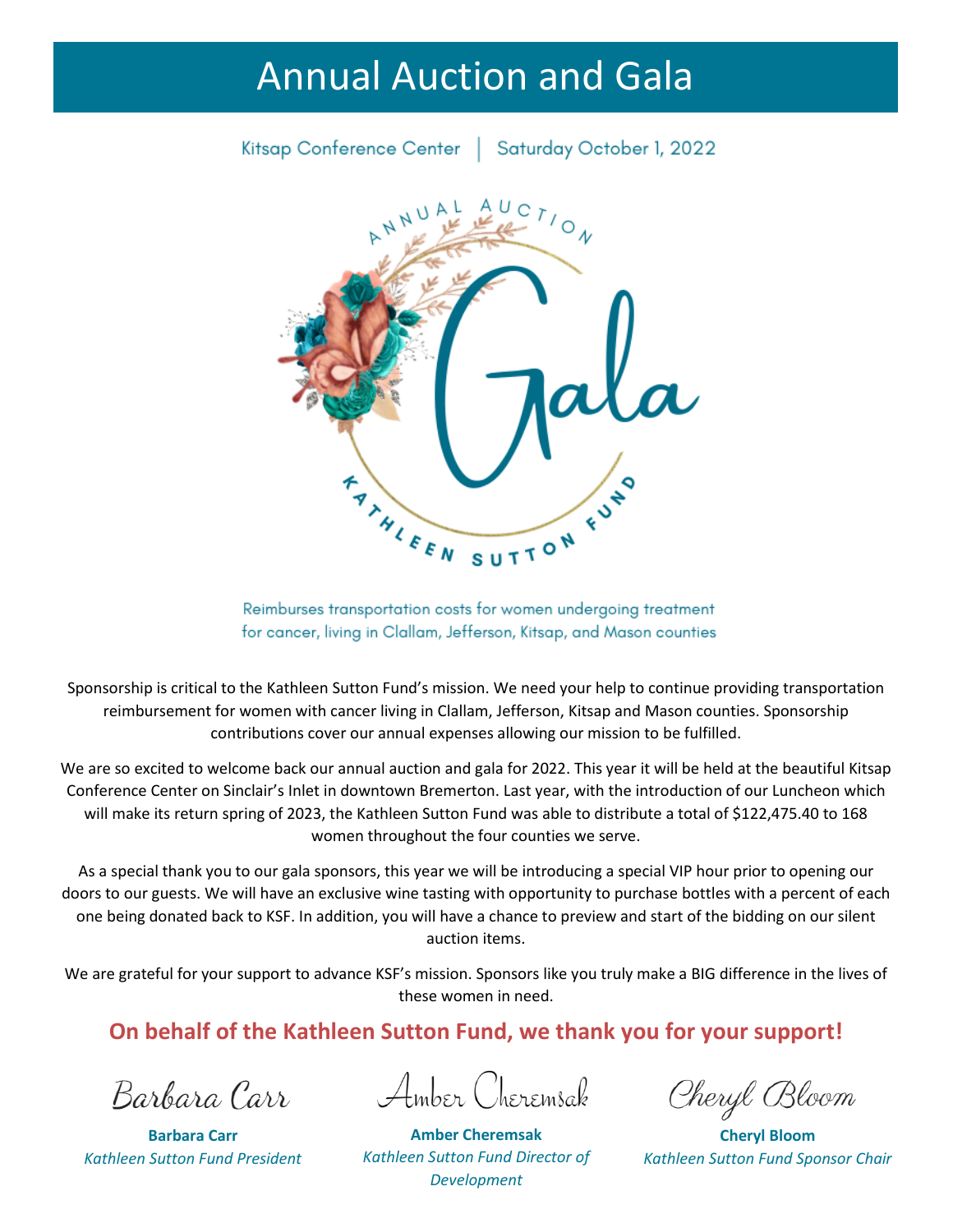# 2022 Gala Sponsorship Opportunities

#### Kitsap Conference Center Saturday **l** October 1, 2022 **l** 4pm to 9pm

#### **Sponsorship Levels:**

## **Ruby** \$250

Individual/Company Name/Logo:

- Displayed in center pieces on the day of event
- Displayed on the KSF website Gala page for one year
- Listed as Ruby Sponsor in the Gala Program
- Feature on social media
- Acknowledgement on KSF newsletter

Invitation to VIP Wine Tasting at the event 2 event tickets

Tax deduction to full extent allowable

## **Platinum** \$500

All benefits of the Ruby level plus: 4 event tickets Quarter page ad in the Gala program

## **Emerald** \$1,000

All benefits of the Platinum level plus: 6 event tickets Half page ad in the Gala program

## **Sapphire** \$2,500

All benefits of the Emerald level plus: 10 event tickets (one table) Full page ad in the Gala program Additional social media features Microphone opportunity at event (2 to 5 min)



# **Register Today!**

**Deadline: September 10, 2021**

**KSF sponsorship chair: Cheryl Bloom 206.571.1377 l sponsor@kathleensutton.org**

## **Donation Opportunities:**

If you'd like to make an in kind donation to our silent and/or live auction please contact Amber Cheremsak [\(amber@kathleensutton.org](mailto:amber@kathleensutton.org) or 360.551.1086)

\*In kind donations do not qualify for sponsorship levels but will be acknowledged at the event and donor will receive a tax deduction form.

#### **Other Sponsor Opportunities:**

#### **Program Sponsor** \$100

Company name and logo listed in the Gala Program

#### **Photo Booth Sponsor** \$120 (One Available)

We will have a green screen photo booth provided by Irene's Photos & Designs. There is an opportunity for two businesses to sponsor the photo booth, these two sponsors will have their logo/name branded on the photo booth machine.

**\*Can be added to any sponsorship level**

#### **Honorarium Butterflies** \$25

Anyone may purchase a butterfly in honor of a woman affected by cancer.

**\*Can be added to any sponsorship level**

# **Add a reserved table (10 people)**

**to any sponsorship level \$850.00**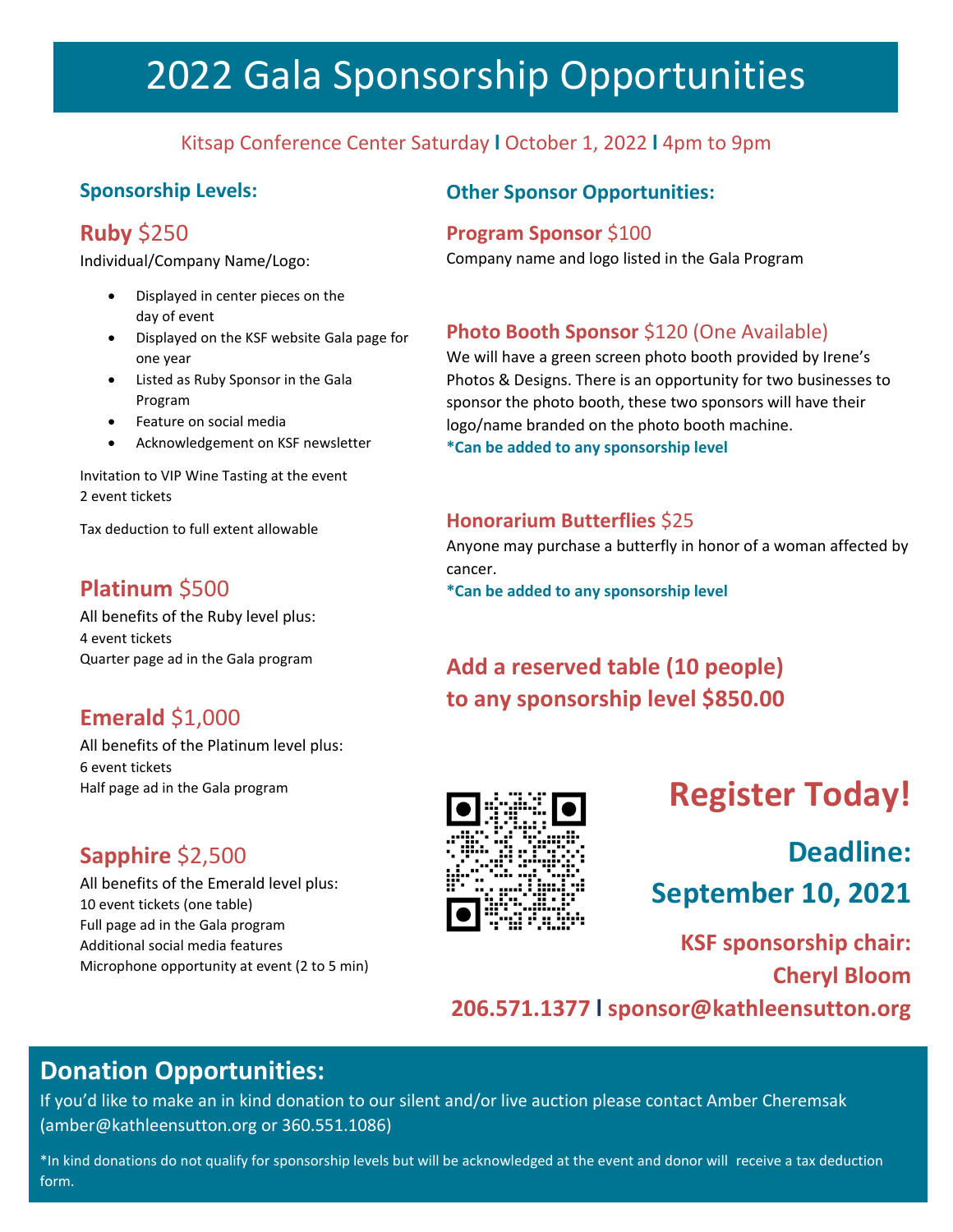# 2022 Fundraising Opportunities

Fundraising is so important to the Fund and we can't begin to express our appreciation for each and every fundraiser held each year on our belaf. Whether you're holding a personal fundraiser or your business/organization is hosting a fundraiser, we would love to recognize your efforts to support KSF.

While we do seek out fundraisers to host throughout the year, we also love to recognize those who choose KSF as their chosen charity to support through their own events. Regardless of how your fundraiser is created, let us help to promote it!

#### **Personal Fundraisers:**

#### **How we can help promote your fundraiser:**

Please contact us and we would love to help advertise your fundraiser. If your fundraiser is open to the public, we can add it to our website event calendar and website fundraising page.

**\*If you're doing a facebook fundraiser, please be sure to tag us or send us a facebook message with the link.**

#### **How we'd love to recognize your donation:**

We would love to recognize your fundraising donation on our website fundraising page by listing your name on our website fundraising page for the remainder of the calendar year. We will also list your name as a fundraising donor on our next quarterly newsletter.



#### **Business/Organization Fundraisers:**

#### **How we can help promote your fundraiser:**

Please contact us and we would love to help advertise your fundraiser. We will create a graphic to share on our social media, website event calendar and fundraising page, and quarterly newsletter (if published prior to event).

#### **How we'd love to recognize your donation:**

We would love to recognize your fundraising donation on our website fundraising page for the remainder of the calendar year. We will also include your business/organization name and logo on our next quarterly newsletter. We always enjoy seeing photos of KSF fundraisers and would love to share a photo or create a graphic to share on our social media to say thank you, we would be sure to tag your business/organization.

# **Please let us know about your Fundraisers ASAP**

# **The more time we have to help advertise the better!**

**Call or email KSF Director of Development: Amber Cheremsak | 360.551.1086 | amber@kathleensutton.org**

**\*If you've already held a fundraiser for KSF please let us know, we would still love to recognize your support**